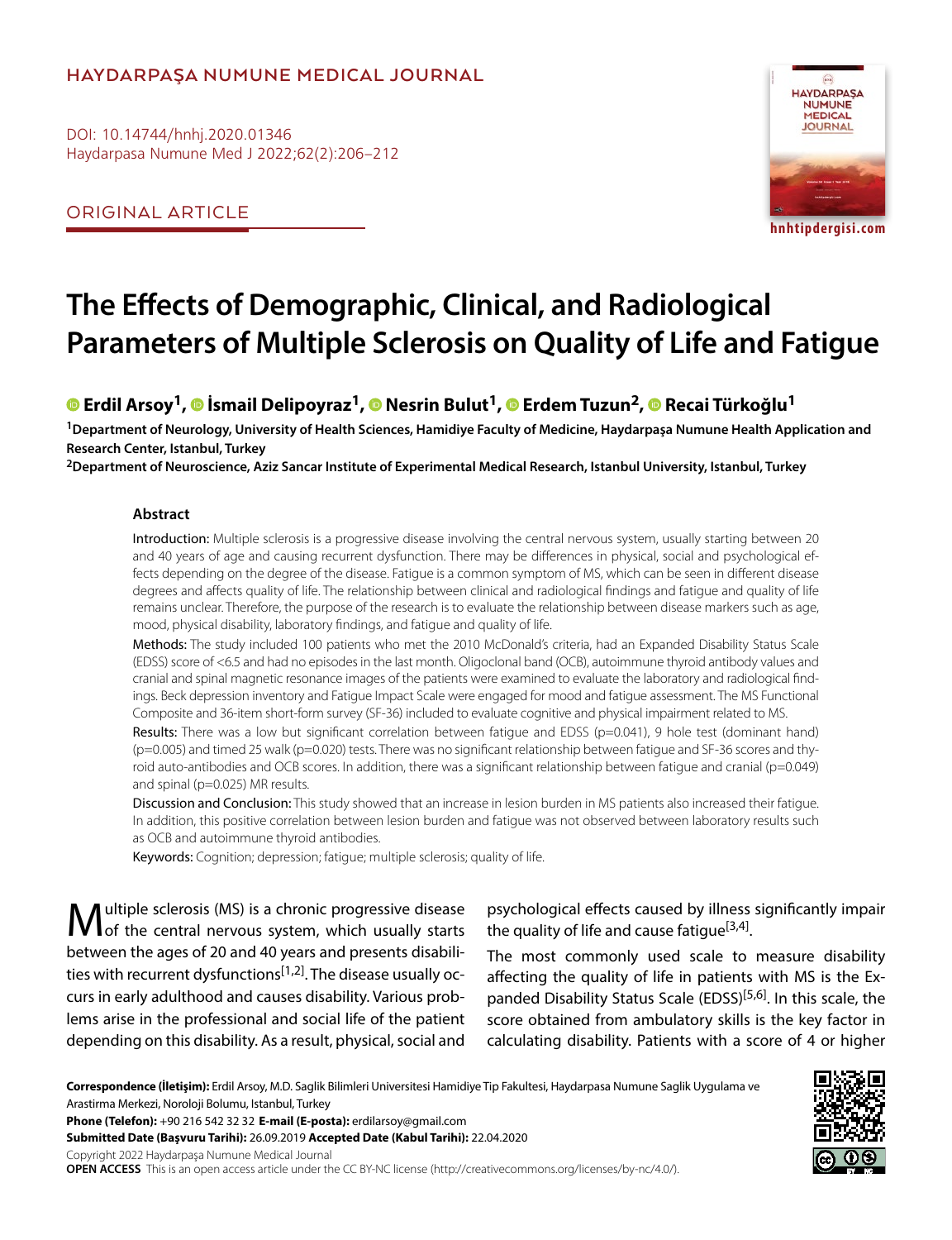fall into the category of disability linked to MS. However, EDSS is insufficient to evaluate upper extremity and cognitive functions. Therefore, The MS Functional Composite (MSFC) was developed to eliminate these deficiencies with three subscales<sup>[7,8]</sup>.

In MS, fatigue also affects the quality of life, regardless of disability. Most patients describe fatigue as the worst symptom they experience, that affects their daily activities and occupational status negatively<sup>[3]</sup>. The aim of this study is to investigate the relationship between age and duration of the disability, number of relapses, mood, laboratory findings, radiological features using 36-item short-form survey (SF-36) quality of life scale and fatigue ımpact scale (FIS) fatigue scale.

# **Materials and Methods**

### **Patient Selection**

A total of 100 patients diagnosed with definitive MS according to 2010 McDonald criteria, were included in the study<sup>[5]</sup>. Furthermore, patients with an EDSS  $\leq$ 6.5, not having an MS relapses or pseudo relaps in the past 4 weeks are recruited. The study was approved by the Institutional Review Board and signed consents were obtained from all patients.

#### **Laboratory Investigations**

To eliminate non-MS-related factors that can affect the quality of life and induce fatigue, forced expiratory volume, thyroid function tests, B12, folic acid levels, and total blood cells count investigations were evaluated. Patients with hyperthyroidism and anemia (with a level of fatigue that could affect the quality of life) were excluded from the study. Five patients with a low B12 value were included in the study after one month of B12 treatment to eliminate the possibility of cognitive impairment. Oligoclonal band (OCB) and autoimmune thyroid antibody examinations were performed as laboratory parameters.

Patients underwent cranial and spinal magnetic resonance imaging (MRI) examination with the 3-Tesla Siemens Trio scanner (Siemens, Erlangen, Germany), using a contrast agent. Cranial MRI findings were classified as <4 lesions (mild), 4–10 lesions (moderate), and >10 lesions (severe involvement). In spinal MRI: 1 lesion corresponded to mild, 2 lesions to moderate, and more than 2 lesions to severe involvement. Lesions that were hyperintense on T2-weighted and FLAIR sequences and isointense or hypointense on T1 weighted sequences were considered as MS lesions<sup>[5]</sup>.

A detailed clinical evaluation of the cases was made by calculating the EDSS scores and the MSFC score. The SF-36 questionnaire was used to evaluate the quality of life. The existence and level of fatigue were determined by FIS<sup>[9]</sup>. The presence and degree of depression were demonstrated using the Beck's depression inventory (BDI)<sup>[10]</sup>. The SF-36 questionnaire was developed by Rand Corporation in 1992, and the reliability and validity studies of the Turkish version were performed by Kaya and Icagasioglu<sup>[11]</sup>. The scale consists of 36 items and provides the measurement of 8 dimensions: Physical function (10 items), social function (2 items), role physical (4 items), role emotional (3 items), mental health (5 items), vitality (4 items), bodily pain (2 items), and general health (5 items). The last 4 weeks of the patient are taken into account when evaluating the scale<sup>[12]</sup>.

#### **Fatigue Impact Scale (FIS)**

Is used to measure the impact of fatigue on daily life quality and daily living activities. It was developed by Fisk et al.<sup>[13]</sup> for clinical and experimental studies. Turkish version of the scale was performed by Armutlu et al.<sup>[9]</sup> in patients with MS. The scale is a Likert-type scale consisting of 40 questions and a score of 0–4. The maximum total score is 160.

#### **Statistical Analysis**

Data obtained from the study were analyzed in SPSS 20. Descriptive tests were performed for means and standard deviation. Parametric tests were used in statistical evaluations since the data were normal distribution. The relationship between the two groups was evaluated by independent sample t-test and the relationship between more than two groups was evaluated by one-way analysis of variance. Pearson's correlation test was used for correlation of numeric data. 95% significance level was taken as the statistical significance level.

### **Results**

#### **Clinical Characteristics of Patients**

Of the 100 participants, 69 were female and 31 were male. The mean age of these participants was 38.2±9.5. The mean education length was 9.2±3.6 years. The age of onset of the illnesses of the participants was also included in the study and the mean age was 29.1±9.0. The mean disease duration of the participants was found 8.9±6.4 years.

#### **Quality of Life and Fatigue Assessments**

During MSFC evaluation, EDSS scores were determined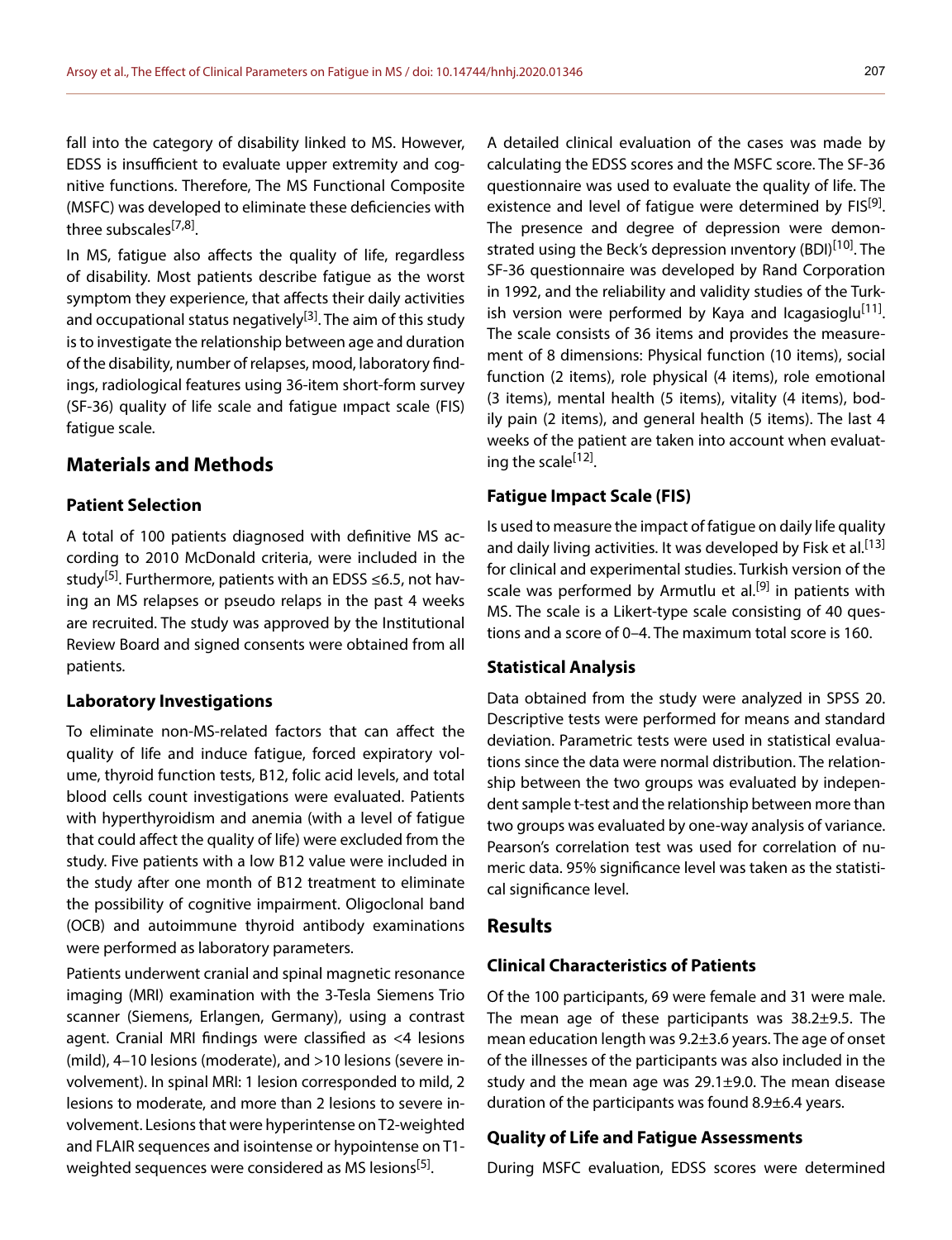and Pasat 3" (3 s), time to walk 25 feet (TW25), and 9 hole peg test (9-HPT) tests were performed. The EDSS scores of the patients ranged between 0 and 6.5. The EDSS score was above four in 27 patients. EDSS of 73 patients were found to be four or less. The mean EDSS score was  $2.9\pm1.82$ . PASAT, 9-HPT and TW25 tests were performed to evaluate the disability. The mean score of the PASAT 3" test of the participants was 34.2±12.6. The mean of timed 25 walk test in which the lower extremities were evaluated was found to be 9.17±5.7. The mean 9-HPT where upper extremities were evaluated was 14.1±3.6 for the dominant hand and 17.3±10.8 for the non-dominant hand. The mean and standard deviation of the FIS scores was 42.7±43.1 in women,  $33.6\pm36.6$  in men, and  $40.0\pm41.3$  in all patients.

## **Relationship between Fatigue Level and Laboratory Findings**

Initially, the relation between fatigue and disability scales was investigated. A significant but low correlation was found between EDSS, 9-HPT (Dominant), T25-FW, and FIS scores (Table 1). There was a positive but low correlation between EDSS (p=0.041), 9-HPT (Dominant) (p=0.005) and T25-FW (p=0.020) with FIS total value. In other words, patients with higher fatigue levels showed trends toward exhibiting increased EDSS scores and prolonged 9-HPT (dominant) and T25-FW durations. There was no relationship between PASAT and 9-HPT (non-dominant) duration and fatigue. There was no significant relationship between FIS and duration of disease, age of onset, and the number of relapses (Table 1).

**Table 1.** Correlation between FIS (total) and disease characteristics/MSFC

| <b>Characteristics</b> | Fatique impact scale (total) |           |  |
|------------------------|------------------------------|-----------|--|
|                        | R                            | р         |  |
| Duration of Disease    | 0.117                        | 0.365     |  |
| Age of Onset           | 0.046                        | 0.521     |  |
| Number of Relapses     | 0.186                        | 0.170     |  |
| <b>MSFC</b>            |                              |           |  |
| <b>EDSS</b>            | 0.368                        | $0.041**$ |  |
| 9-HPT (Dominant)       | 0.328                        | $0.005**$ |  |
| 9-HPT (Non-dominant)   | 0.085                        | 0.090     |  |
| T <sub>25</sub> W      | 0.251                        | $0.020**$ |  |
| Pasat 3'               | 0.127                        | 0.256     |  |

FIS: Fatigue impact scale; T25-FW: Timed 25 Foot Walk; MSFC: The Multiple Sclerosis Functional Composite; EDSS: Expanded disability status scale; 9-HPT: 9 hole peg test disability status scale; 9-HPT: 9 hole peg test; \* p<0.05; \*\* p<0.001.

In this study, autoimmune thyroid antibody levels were evaluated to evaluate subclinical hypothyroidism. Autoimmune thyroid antibodies were positive in 13 patients and negative in 87 patients. The FIS score was found to be 38.25 in the positive and 41.5 in the negative patients. Autoimmune antibody positivity did not have a significant effect on fatigue level. The mean FIS score was found at 37.8 in 82 OCB (+) patients and 47.1 in 13 OCB (-) patients. There were no significant differences in OCB groups (p>0.05). In addition, no statistically significant difference was found between SF-36 quality of life subscales and thyroid autoantibody and OCB groups (p>0.05) (Table 2).

The presence and level of depression were determined with BDI. The FIS total score increased with the increasing BDI scores. As a result, the presence of depression increases fatigue levels in MS patients. Out of 100 participants; the mean FIS score of the patients without depression (n=65) was 23.04±27.5. The mean FIS score of the patients for mild depression (n=20) was 59.3±43.3, moderate depression ( $n=5$ ) was 90.25 $\pm$ 24.1, and severe depression (n=10) was 105.5±40.2. According to these results, the increase in the level of depression is correlated with the increase in fatigue.

All subscales of the SF-36 and MSFC showed a negative correlation with FIS scores suggesting that the increase in EDSS score affects the quality of life negatively. The most affected parameter with EDSS is physical function. The least affected parameter is mental health. A significant positive correlation was found between the MSFC subtest PASAT and the role-physical (19.9%). PASAT does not affect the SF-36 subscales except for role-physical. There is a significant relationship between 9-HPT (Non-dominant Hand) and role-physical and physical function. As the 9-HPT duration increases, the SF-36 scores decrease and the quality of life worsens. There is also a significant relationship between T25-FW duration and SF-36 subscales other than mental health. As a result, the quality of life is affected by the deterioration of the least cognition and the maximum duration of T25-FW (Table 3).

In cranial MRI; 4 lesions correspond to mild, 4–10 lesions to moderate and more than 10 lesions to moderate and more than 2 lesions to severe involvement. Increased lesion burden on cranial and spinal MRI causes an increase in FIS score (Table 4). The relationship between the level of depression and SF-36 subscales was evaluated. As the degree of depression increases, the whole subscale score of SF-36 decreases. Quality of life deteriorates as the presence and severity of depression increase (Table 5).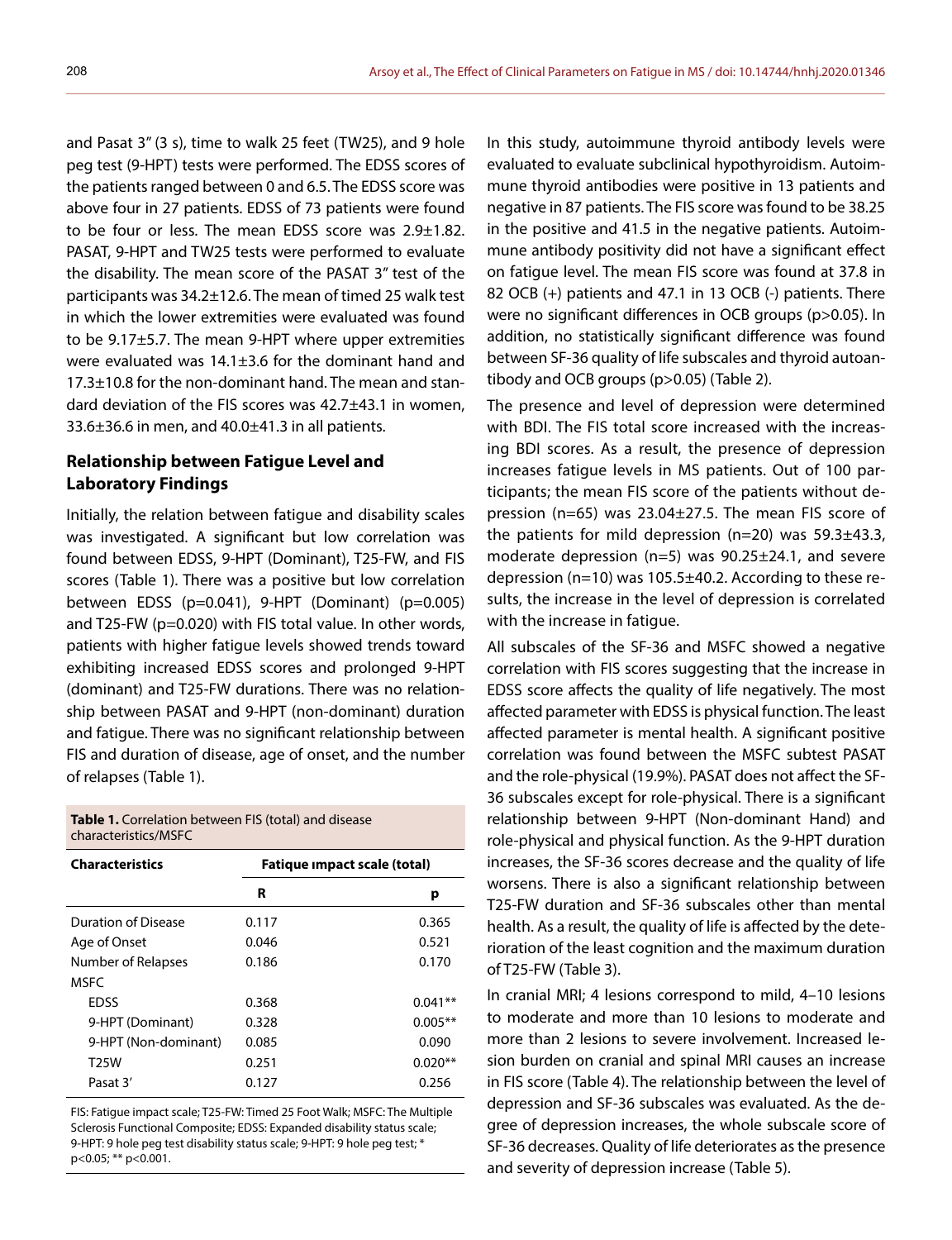| <b>Table 2.</b> Relationship between SF-36 and laboratory investigations |                                    |                                |                                |                                    |                                    |                                  |                                |                                  |       |
|--------------------------------------------------------------------------|------------------------------------|--------------------------------|--------------------------------|------------------------------------|------------------------------------|----------------------------------|--------------------------------|----------------------------------|-------|
| <b>Tyroid auto-antibody</b>                                              | <b>Physical</b><br><b>function</b> | Role-<br>physical              | <b>Bodily</b><br>pain          | General<br>health                  | <b>Vitality</b>                    | <b>Social</b><br>function        | Role<br>emotional              | Mental<br>health                 | p     |
| Negative (-)<br>Positive $(+)$                                           | $71.7 + 34.5$<br>$68.8 + 31.0$     | $56.7 + 48.1$<br>$42.3 + 46.1$ | $68.8 + 27.0$<br>$73.8 + 23.3$ | $58.8 \pm 19.9$<br>$62.1 \pm 16.1$ | $45.0 \pm 23.7$<br>$48.5 \pm 16.9$ | $69.9 \pm 31.1$<br>$76.2 + 21.4$ | $73.2 + 42.5$<br>$59.0 + 49.4$ | $58.7 + 20.2$<br>$61.5 \pm 15.1$ | 0.416 |
| <b>OCB</b>                                                               |                                    |                                |                                |                                    |                                    |                                  |                                |                                  |       |
| Negative (-)                                                             | $71.9 \pm 38.4$                    | $53.8 + 51.9$                  | $67.9 \pm 30.2$                | $65.4 \pm 21.4$                    | $38.8 + 25.2$                      | $65.6 + 36.4$                    | $61.5 + 46.9$                  | $56.0 \pm 15.6$                  | 0.122 |
| Positive $(+)$                                                           | $70.6 \pm 33.7$                    | $53.8 + 47$                    | $68.6 \pm 26.2$                | $58.9 \pm 19.0$                    | $46.4+22.8$                        | $71.0 + 29.1$                    | $72.9 + 42.8$                  | $59.9 \pm 20.2$                  |       |
|                                                                          |                                    |                                |                                |                                    |                                    |                                  |                                |                                  |       |

SF-36: 36-item short-form survey; OCB: Oligoclonal band.

**Table 3.** Relationship between SF-36 subcales versus EDSS, FIS and MSFC

| SF-36 subcales           | <b>EDSS</b> | Pasat 3' | 9-HPT<br>(Dominant) | 9-HPT<br>(Non-Dominant) | <b>TW25</b> | <b>Fatique impact</b><br>scale (Total) |
|--------------------------|-------------|----------|---------------------|-------------------------|-------------|----------------------------------------|
| <b>Physical Function</b> | $-0.814$    | 0.122    | $-0.518**$          | $-0.354*$               | $-0.765**$  | $-0.435$                               |
| Role-Physical            | $-0.613$    | 0.199    | $-0.452*$           | $-0.202*$               | $-0.506*$   | $-0.619$                               |
| <b>Bodily Pain</b>       | $-0.339$    | 0.062    | $-0.178$            | 0.024                   | $-0.257*$   | $-0.488$                               |
| <b>General Health</b>    | $-0.346$    | 0.012    | $-0.222*$           | $-0.064$                | $-0.380*$   | $-0.577$                               |
| Vitality                 | $-0.303$    | 0.090    | $-0.297*$           | $-0.111$                | $-0.197*$   | $-0.754$                               |
| Social Function          | $-0.428$    | 0.069    | $-0.295*$           | $-0.119$                | $-0.376*$   | $-0.645$                               |
| <b>Role Emotional</b>    | $-0.339$    | 0.118    | $-0.245*$           | $-0.140$                | $-0.249*$   | $-0.731$                               |
| <b>Mental Health</b>     | $-0.154$    | 0.079    | $-0.079$            | $-0.014$                | $-0.083$    | $-0.669$                               |

\*p<0.05; \*\*p<0.001; FIS: Fatigue ımpact scale; MSFC: The MS Functional Composite; EDSS: Expanded disability status scale; 9-HPT: 9 hole peg test.

**Table 4.** Relationship between FIS and cranial/spinal MRI ınvolvement

| <b>MRI Features</b> | Fatique impact scale (Total)<br>mean <sub>±</sub> S.D. | р     |
|---------------------|--------------------------------------------------------|-------|
| <b>Cranial MRI</b>  |                                                        |       |
| Mild                | $35.1 \pm 40.5$                                        | 0.049 |
| Moderate            | $36.9 + 29.9$                                          |       |
| Severe              | $48.2 + 43.4$                                          |       |
| <b>Spinal MRI</b>   |                                                        |       |
| Unaffected          | $34.9 + 37.4$                                          | 0.025 |
| Mild                | $36.0 + 37.5$                                          |       |
| Moderate            | $51.9 + 40.8$                                          |       |
| Severe              | $55.6 \pm 51.9$                                        |       |
|                     |                                                        |       |

FIS: Fatigue ımpact scale; MRI: Magnetic resonance imaging.

#### **Discussion**

MS has a chronic and progressive nature and affects the quality of life of patients, especially in young adults because of its disability. Therefore, health-related quality of life scales have been gained importance in clinical studies, drug studies and determining the health status of patients in the evaluation of MS disease in the past 20 years  $[14]$ .

In 1992, Rudick et al.<sup>[15]</sup> for the first time showed that lower quality of life due to MS is higher than inflammatory bowel disease and rheumatoid arthritis. In the next 20 years, many studies were conducted to evaluate the quality of life in MS. They showed that health-related quality of life scales can be used to measure the positive and negative effects of MS and evaluate the development of the disease and its response to treatment. In our study, we analyzed the quality of life and the factors that affect the quality of life of the patients by using the SF-36 scale which includes general health concepts which have been validated by Koçyiğit et al.<sup>[16]</sup>

Eight subscales of SF-36 including; physical functioning, role-physical, bodily pain, general health, vitality, social functioning, role-emotional and mental health were evaluated in 100 cases for the study. Considering the Turkish population, our results have demonstrated a significant downtrend in eight subscales. When the factors affecting the quality of life were investigated, no significant correlation was found between age, age of onset, gender, educational status, and SF-36. This was similar to the results of Fernández et al.<sup>[17]</sup> It has been seen that prolongation of disease duration worsened physical functioning and role-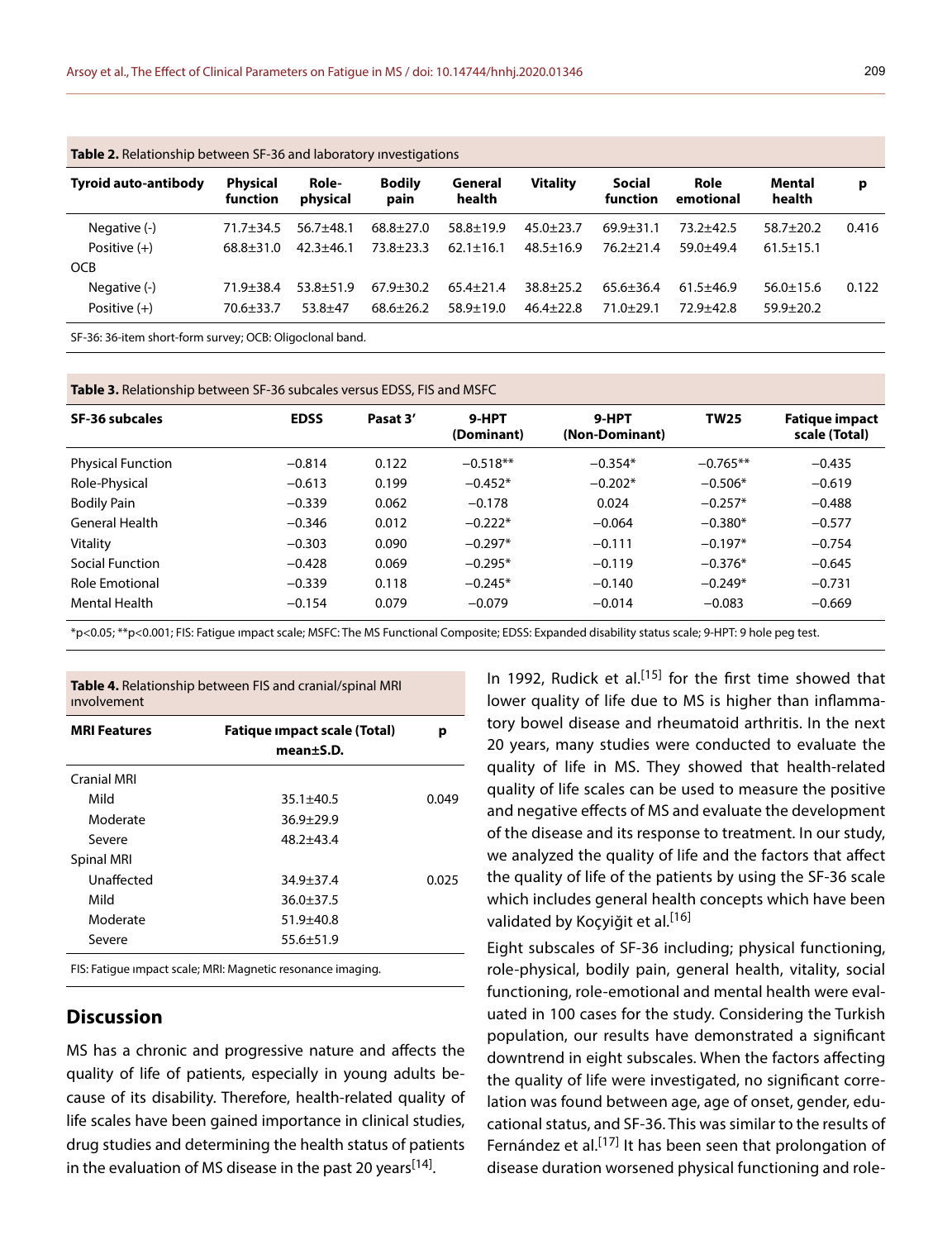| Table 5. Relationship between SF-36 and BDI |                        |                                    |                                       |                                      |       |  |  |  |
|---------------------------------------------|------------------------|------------------------------------|---------------------------------------|--------------------------------------|-------|--|--|--|
| <b>SF-36 subcales</b>                       | Unaffected<br>$(n=65)$ | <b>Mild Depression</b><br>$(n=20)$ | <b>Moderate Depression</b><br>$(n=5)$ | <b>Severe Depression</b><br>$(n=10)$ | р     |  |  |  |
| <b>Physical Function</b>                    | $79.6 \pm 30.7$        | $65.7 + 30.4$                      | $37.5 \pm 21.0$                       | $29.3 \pm 32.8$                      | 0.000 |  |  |  |
| Role-Physical                               | $79.1 \pm 28.5$        | $44.0 \pm 30.5$                    | $28.1 \pm 22.9$                       | $22.6 \pm 27.5$                      | 0.025 |  |  |  |
| <b>Bodily Pain</b>                          | $80.0 + 23.0$          | $70.3 + 25.6$                      | $69.4 + 22.9$                         | $34.7 + 28.1$                        | 0.000 |  |  |  |
| <b>General Health</b>                       | $59.8 \pm 11.8$        | $54.9 \pm 13.2$                    | $52.2 \pm 10.2$                       | $43.6 \pm 14.8$                      | 0.006 |  |  |  |
| Vitality                                    | $53.8 \pm 17.9$        | $39.8 \pm 18.0$                    | $17.1 \pm 12.8$                       | $21.8 \pm 16.0$                      | 0.000 |  |  |  |
| <b>Social Function</b>                      | $79.1 \pm 25.7$        | $64.8 + 26.4$                      | $53.1 \pm 25.7$                       | $35.9 + 30.2$                        | 0.000 |  |  |  |
| <b>Role Emotional</b>                       | $89.3 \pm 17.3$        | $62.3 + 26.3$                      | $62.5 + 25.0$                         | $28.1 \pm 33.9$                      | 0.012 |  |  |  |
| <b>Mental Health</b>                        | $65.2 \pm 13.4$        | $54.5 \pm 16.9$                    | $45.0 \pm 12.2$                       | $29.3 \pm 14.2$                      | 0.000 |  |  |  |

physical problems from SF-36 subscales. The mental functioning was not significantly affected by the extension of disease duration. These results suggest that the physical functions may be affected more due to the prolongation of the duration and the increase in disability as a result of the increased physical function. There was no effect on the sub-scales in which mental functions were evaluated. This can be explained by the prolonged disease period, the nature of the disease, and increased disease acceptance<sup>[18]</sup>.

İdiman et al.[19] reported a positive correlation between disease duration and physical and mental health subscales of the MSQOL-54 quality of life scale. However, Rudick et al.<sup>[15]</sup> reported no significant relationship between duration of illness and quality of life score. In our study, EDSS was evaluated in relation to MSFC scales. The increase in EDSS scores adversely affected all subscales of SF-36 except mental health. Although other subscales are affected, the reason for not affecting mental health may be the increase in the duration of the disease and the acceptance of the disease in parallel with the increase in disability. The most affected parameter in parallel with the increase in EDSS score is physical functionality. The reason for this increase may be that EDSS is a scale that evaluates physical function, especially ambulation. In the literature, there are studies showing the correlation of EDSS with the physical function subunit of SF-36<sup>[20,21]</sup>.

The correlation between MSFC and SF-36 was also investigated. No significant correlation was found between PASAT 3" and SF-36. The increase in PASAT 3" score minimally deteriorates the scale of the role physical. The reason for the decrease in quality of life despite the deterioration of the PASAT 3" score may be the nature of frontal lobe disorders. A deterioration in the frontal lobe causes daily life problems only in its severed stages. A significant correlation was found between the length of the T25-FW, 9HPT (dominant hand) and the SF-36 parameters including physical components. The reason for not affecting mental health is the inadequacy of these tests in evaluating mental functions similar to EDSS. T25-FW is sensitive to ambulation as well as the quality of life. Eventually, quality of life is most affected by the loss of function of lower extremities<sup>[19,22]</sup>.

In our study, it was observed that fatigue and depression affected the quality of life more than disability. Depression can be related to the problems experienced in the occupation, social, and home life caused by disability in MS and related to the pathology of the disease. The presence of depression affected all subscales of SF-36. The reason why depression affects the quality of life may be because depression, in addition to disability in MS patients, causes psychomotor deceleration as a result of neurotic findings and widespread body pain. Similar results were found in studies by Emel Koçer et al.<sup>[23]</sup> and Kaya et al.<sup>[24]</sup>

The increase in lesion load in cranial and spinal MRI seems to influence SF-36 subscales, especially Physical Functionality, Role Physical. There was no significant deterioration in mental function. This may be explained by the increase in the burden of lesion causing disability. Besides, no correlation was found between the presence of autoimmune antibodies in cerebrospinal fluid (CSF)<sup>[2]</sup>.

Fatigue is one of the most common symptoms of MS, such as depression. Although fatigue is not associated with conventional MRI lesions and atrophy, it is associated with a decrease in glucose metabolism in the bilateral frontal cortex and basal ganglia. Fatigue is a subjective experience. It prevents daily activities, creates problems in work, family life, and prevents social activities<sup>[3]</sup>.

# **Conclusion**

In this study significant relationship between disability status, lower/upper extremities and fatigue was encountered.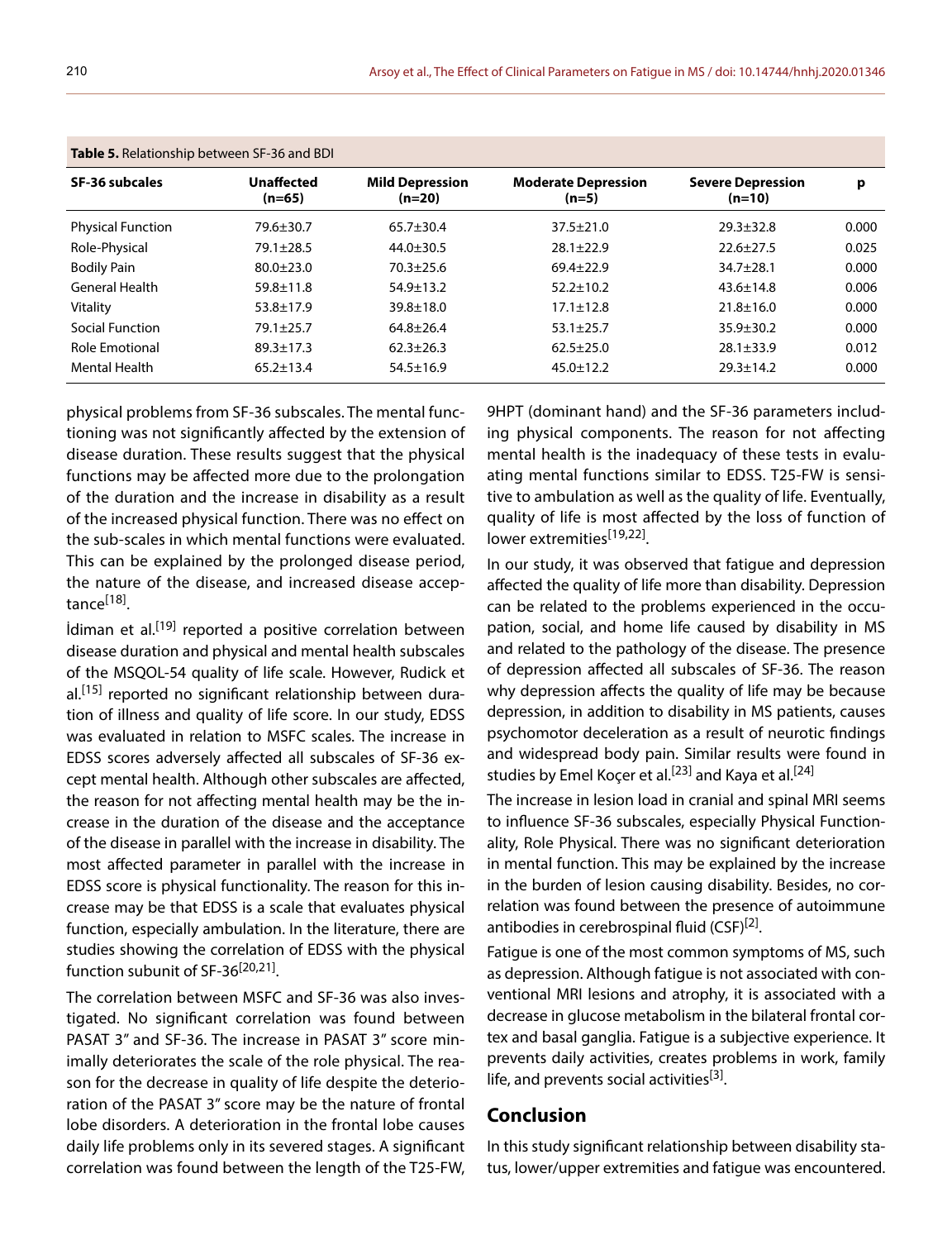However, this relationship was not seen between fatigue and cognition. In studies showing that disability increases fatigue in MS patients, the common opinion is peripheral fatigue except for central fatigue. Accordingly, it can be said that MS patients use their muscles more to compensate for the spastic walking pattern and muscle weakness. Intensive use of muscles can cause peripheral fatigue. This view explains the EDSS score and the increase in disability in patients due to disability. In our study, depression was the most important cause of fatigue. Similar to cognition, no significant correlation was observed between autoimmune antibody levels evaluated in CSF and total cell count and fatigue. When the relationship between radiological findings and fatigue was evaluated, there was no significant difference between cranial MRI findings and mild and moderate fatigue. The level of fatigue has increased in the severe effect. In spinal MRI, fatigue level increased with the increase in lesion load.

**Ethics Committee Approval:** This study was approved by the Haydarpaşa Numune Training and Research Hospital clinical research ethics committee (Date: 09/12/2010, decision no: 2010/110). The study was carried out following the International Helsinki and other declarations.

**Peer-review:** Externally peer-reviewed.

**Authorship Contributions:** Concept: E.A., İ.D., R.T.; Design: İ.D., R.T.; Data Collection or Processing: E.A., İ.D.; Analysis or Interpretation: E.A., İ.D.; Literature Search: E.A., E.T.; Writing: E.A.

**Conflict of Interest:** None declared.

**Financial Disclosure:** The authors declared that this study received no financial support.

# **References**

- 1. Benito-león J, Morales JM, Rivera-Navarro J, Mitchell AJ. A review about the impact of multiple sclerosis on health-related quality of life. Disabil Rehabil. 2003;25(23):1291–303. [\[CrossRef\]](https://doi.org/10.1080/09638280310001608591)
- 2. Patti F, Ciancio MR, Reggio E, Lopes R, Palermo F, Cacopardo M, et al. The impact of outpatient rehabilitation on quality of life in multiple sclerosis. J Neurol. 2002;249:1027-33. [\[CrossRef\]](https://doi.org/10.1007/s00415-002-0778-1)
- 3. Skerrett TN, Moss-Morris R. Fatigue and social impairment in multiple sclerosis: The role of patients' cognitive and behavioral responses to their symptoms. J Psychosom Res. 2006;61:587–93. [\[CrossRef\]](https://doi.org/10.1016/j.jpsychores.2006.04.018)
- 4. Walker LAS, Berard JA, Berrigan LI, Rees LM, Freedman MS. Detecting cognitive fatigue in multiple sclerosis: Method matters. J Neurol Sci [Internet]. 2012;316:86–92. Available from: http://dx.doi.org/10.1016/j.jns.2012.01.021 [\[CrossRef\]](https://doi.org/10.1016/j.jns.2012.01.021)
- 5. Polman CH, Reingold SC, Edan G, Filippi M, Hartung H, Kappos L, et al. Diagnostic Criteria for Multiple Sclerosis: 2005 Revisions to the "McDonald Criteria." Ann Neurol. 2005;58:840– 6. [\[CrossRef\]](https://doi.org/10.1002/ana.20703)
- 6. Kurtzke JF. Rating neurologic impairment in multiple sclerosis: An expanded disability status scale (EDSS). Neurology. 1983;33(November):1444–52. [\[CrossRef\]](https://doi.org/10.1212/WNL.33.11.1444)
- 7. Fischer J, Rudick R, Cutter G, Reingold S. The Multiple Sclerosis Functional Composite measure (MSFC): an integrated approach to MS clinical outcome assessment. Mult Scler. 1999;(5):244–50. [\[CrossRef\]](https://doi.org/10.1177/135245859900500409)
- 8. Ozakbas S, Cagiran I, Ormeci B, Idiman E. Correlations between multiple sclerosis functional composite , expanded disability status scale and health-related quality of life during and after treatment of relapses in patients with multiple sclerosis. J Neurol Sci. 2004;218:3–7. [\[CrossRef\]](https://doi.org/10.1016/j.jns.2003.09.015)
- 9. Armutlu K, Keser İ, Korkmaz N, Akbiyik Dİ, Sumbuloglu V, Guney Z, et al. Psychometric study of Turkish version of Fatigue Impact Scale in multiple sclerosis patients. J Neurol Sci. 2007;255:64–8. [\[CrossRef\]](https://doi.org/10.1016/j.jns.2007.01.073)
- 10. Kapci EG, Uslu R, Turkcapar H, Karaoglan A. Beck Depression Inventory II: Evaluation of the Psychometric Proporties and Cut-Off Points in a Turkish Adult Population. Depress Anxiety. 2008;25:104–10. [\[CrossRef\]](https://doi.org/10.1002/da.20371)
- 11. Bilir Kaya B, Icagasioglu A. Reliability and validity of the Turkish version of short form 36 (SF-36) in patients with rheuma-toid arthritis. J Surg Med. 2018;2(1):11-6. [\[CrossRef\]](https://doi.org/10.28982/josam.368341)
- 12. Ware JE, Gandek B, Group IP. The SF-36 Health Survey: Development and Use in Mental Health Research and the IQOLA Project. Int J Ment Health. 1994;23(2):49–73. [\[CrossRef\]](https://doi.org/10.1080/00207411.1994.11449283)
- 13. Fisk JD, Pontefract A, Ritvo PG, Archibald CJ, Murray TJ. The Impact of Fatigue on Patients with Multiple Sclerosis. Can J Neurol Sci. 1994;21:9–14. [\[CrossRef\]](https://doi.org/10.1017/S0317167100048691)
- 14. Kos D, Kerckhofs E, Nagels G, D'hooghe MB, Ilsbroukx S. Origin of Fatigue in Multiple Sclerosis: Review of the Literature. Neurorehabil Neural Repair. 2015;1–10.
- 15. Rudick RA, Miller D, Clough JD, Gragg LA, Farmer RG. Quality of Life in Multiple Sclerosis: Comparison With Inflammatory Bowel Disease and Rheumatoid Arthritis. Arch Neurol. 1992;49:1237–42. [\[CrossRef\]](https://doi.org/10.1001/archneur.1992.00530360035014)
- 16. Kocyigit H, Aydemir O, Fisek G, Olmez N, Memis A. Kısa Form-36 (KF-36)'nın Türkçe Versiyonunun Güvenilirliği ve Geçerliliği. 1999. p. 102–6.
- 17. Fernandez O, Baumstarck-Barrau K, Simeoni MC, Auquier P, Group MS. Patient characteristics and determinants of quality of life in an international population with multiple sclerosis: Assessment using the MusiQoL and SF-36 questionnaires. Mult Scler J. 2011;0:1–12. [\[CrossRef\]](https://doi.org/10.1177/1352458511407951)
- 18. Nordin L, Rorsman I. Cognitive behavioural therapy in multiple sclerosis: a randomized controlled pilot study of acceptance and commitment therapy. J Rehabil Med. 2012;44:87– 90. [\[CrossRef\]](https://doi.org/10.2340/16501977-0898)
- 19. Idiman E, Uzunel F, Ozakbas S, Yozbatiran N, Oguz M, Callioglu B, et al. Cross-cultural adaptation and validation ofmultiple sclerosis quality of life questionnaire (MSQOL-54) in a Turkish multiple sclerosis sample. J Neurol Sci. 2006;240:77– 80. [\[CrossRef\]](https://doi.org/10.1016/j.jns.2005.09.009)
- 20. Nortvedt MW, Riise T, Myher KM, Nyland H. Performance of